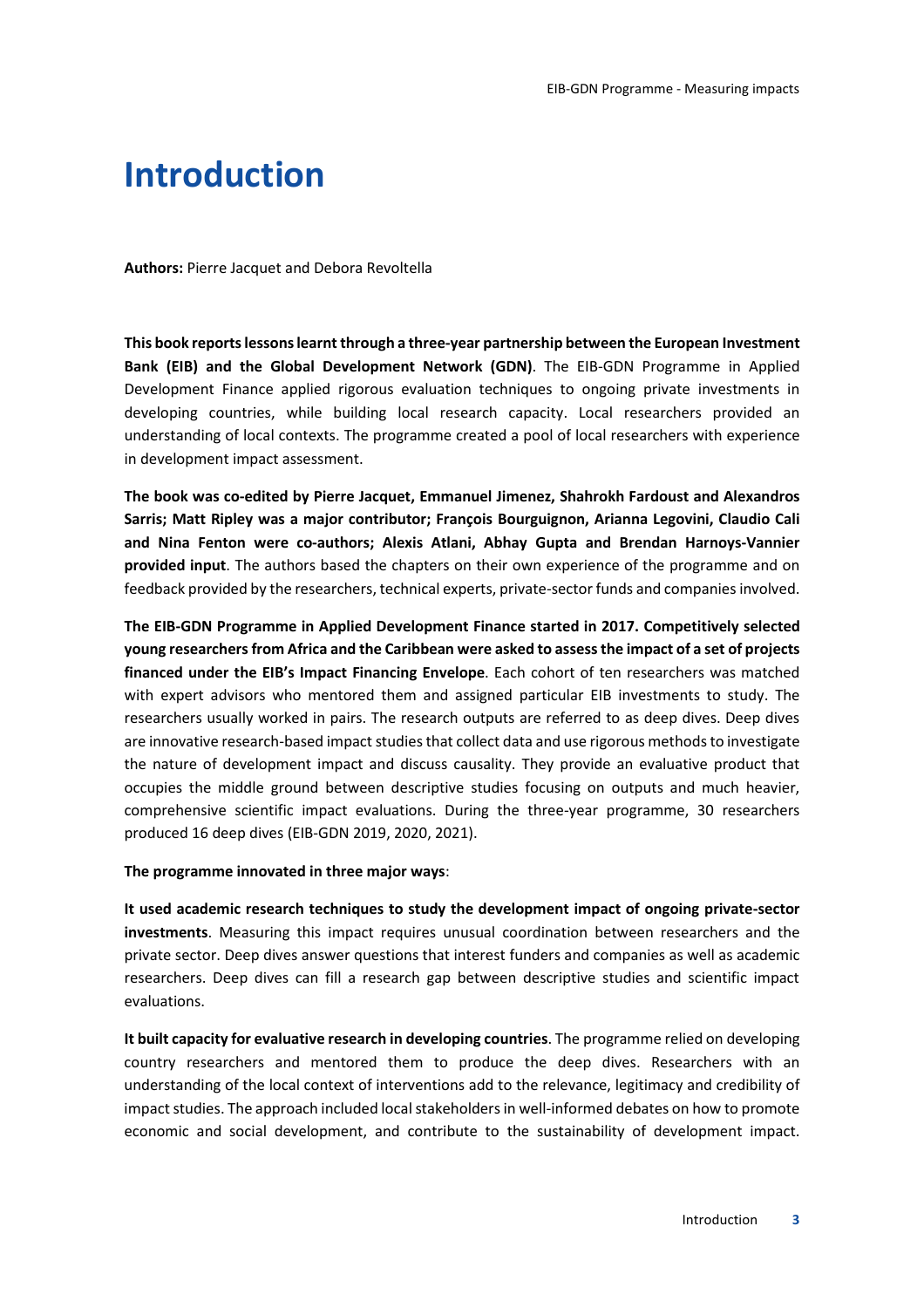Capacity building in itself added a development impact as compared with alternative ways to conduct such evaluative work.

**It offered an opportunity to boost accountability and development effectiveness**. The programme complemented the Bank's established results measurement framework by developing in-depth impact studies. The EIB gained new insights into the impact of ongoing projects. In some cases, these insights pointed towards ways to improve development impact management. Discussions with research teams allowed project promoters to reflect on their impact theses and on ways to boost impact alongside financial sustainability. The reputable and independent Expert Advisor Committee endorsed the impact studies, strengthening the accountability of EIB activities.

**This book describes the three-year journey taken by the organisations partnering under this programme**, detailing the lessons learnt and opportunities for future work.

**Chapter 1 was co-authored by Shahrokh Fardoust, Pierre Jacquet and Matt Ripley**. The chapter describes the role of impact investing in the development financing context, and the crucial role of impact measurement within this field. It illustrates the major issues and challenges behind impact measurement and the diversity of measurement practices. It discusses factors motivating measurement and describes a research gap in impact studies. It introduces deep dives as a way to bridge the research gap.

**Chapter 2 was led by Emmanuel Jimenez and co-authored by Pierre Jacquet, Alexandros Sarris, Shahrokh Fardoust, Nina Fenton, Claudio Cali, François Bourguigon and Arianna Legovini**. The chapter comprehensively discusses the process behind the deep dives. It explains how research fellows were selected and paired, how projects were allocated and how mentoring was provided by expert advisors. It describes how deep dives were developed through an interactive and iterative process; the role of expert advisors in the choice of methods; and the challenges of data collection. It summarises the results, describes the process of building research capacity, and discusses what the research fellows learnt from the exercise.

**Chapter 3 was written by Matt Ripley**. This chapter assesses the use of deep dives by stakeholders. It proposes an analytical framework based on four distinct underlying motivations for the use of deep dives: instrumental, conceptual, symbolic, and capacity building. It uses the framework to review the use of deep dives, based on a survey and discussions with key stakeholders. It discusses how deep dives were used along each of these four dimensions by the EIB and its private-sector partners, by introducing rigour in impact assessments while serving the interests of diverse stakeholders.

**Overall, the programme showed that tensions between the needs and interests of different stakeholders can be managed without compromising on quality**. The resulting research-based deep dives can inform debates about development impact. The following chapters detail the main conclusions. Our key take-home messages are summarised below.

## **Interactivity**

**Interaction among the researchers, expert advisors, the EIB and investees shaped the deep dives**. The researchers had to understand the context and the project, and test their initial ideas with expert advisors and then investees. The researchers needed the investees' cooperation and identified research questions that provoked their interest. Communication was often challenging – between the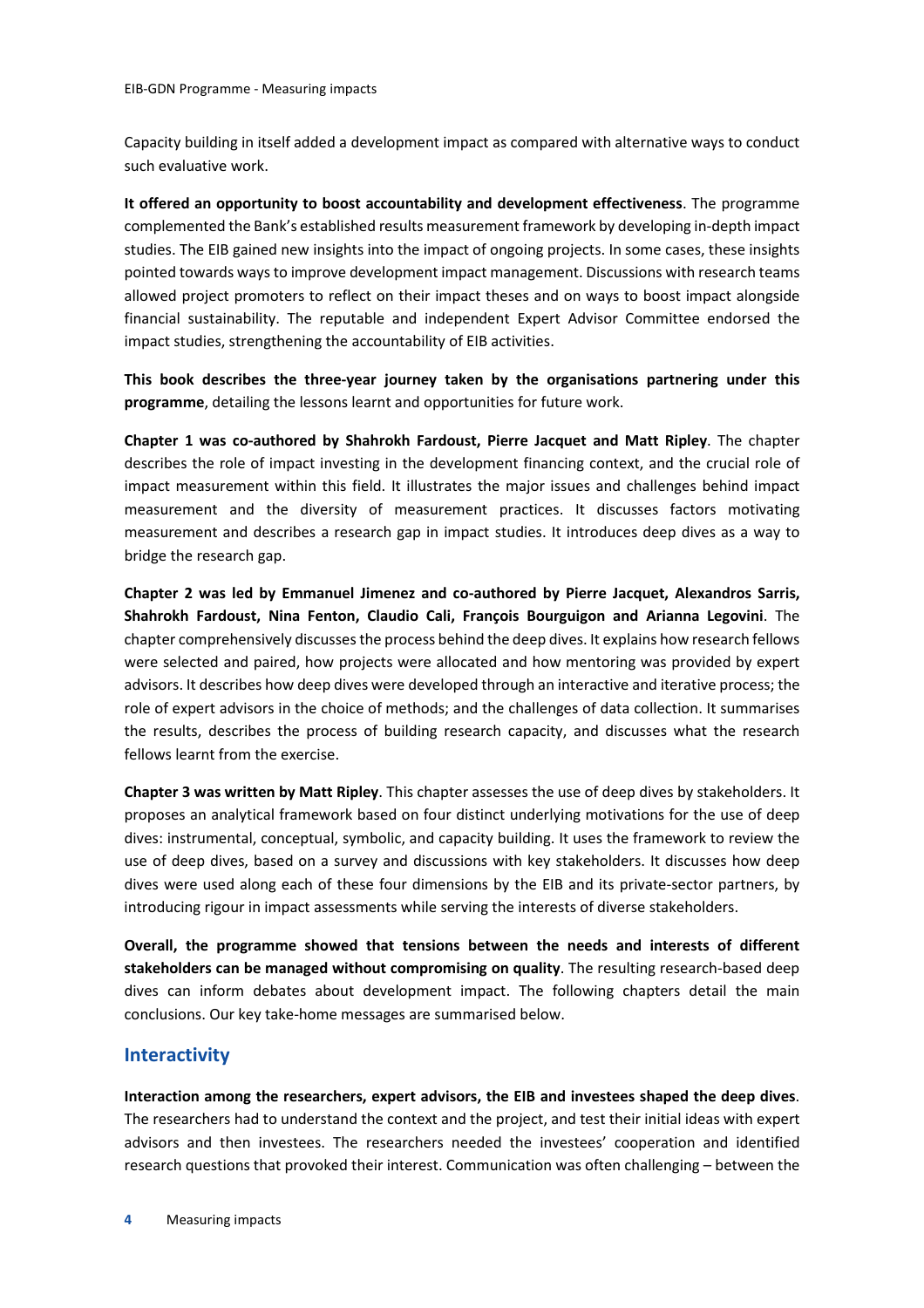researchers and the private-sector companies they worked with and between the researchers and the ultimate readers of the deep dives. Deep dives mobilise academic approaches to address real-life and real-time issues, but they must be relevant and clearly communicated if they are to successfully engage private-sector companies and reach wider audiences. The researchers had to learn to combine academic rigour with appealing formulation, style and content. Substantive communication training and a significant research translation effort by EIB staff helped to achieve this aim.

**Knowing and understanding stakeholders' interests and needs was key**. Deep dive studies addressed these interests and needs where possible. Interaction was needed because the interests of stakeholders are diverse and research design must consider more than one set of interests. The EIB-GDN programme demonstrated that this interaction produced interesting research outputs, or deep dives, which were useful to stakeholders, including private-sector partners.

## **Adaptability**

**The Private-sector companies targeted by the studies often wanted insights with relevance to their business objectives as well as their development impact**. Rapid results were needed as a relevant basis for operational decision-making. The researchers wanted to produce high-quality academic papers to further their careers. Their mentors, seasoned scholars, placed a strong emphasis on academic rigour and relevance, and required high-quality work based on methodologies tailored to the questions selected and the available data. The EIB-GDN programme required a balance between rigour, timeliness and relevance. Achieving this balance required constructive interaction among stakeholders, and adaptability in setting research questions and methodologies. This was a major learning point for the researchers.

**Data availability constrained the methods that could be applied and demanded adaptability**. Data collection was strongly affected by the COVID-19 pandemic. The experience showed that a researchbased approach can give useful and rigorous insights even when data requirements are met imperfectly. New data sources and innovative techniques (such as big data and machine learning) might help close future data gaps.

## **Building capacity**

**Substantial capacity was built among the research fellows who participated**. Technical skills were boosted through interaction with global experts in impact evaluation. The researchers also gained a better understanding of the challenges of working in a non-academic context, discussing plans with non-researchers, reformulating feasible questions and approaches, and securing the buy-in of companies. The expert advisors were crucial in helping the young researchers to reorient their questions, methodological choices and presentations to meet private companies' interests without compromising on academic quality. The researchers also benefited from supervision by EIB team members. This was particularly valuable in shaping communications to a non-academic context, achieving the best use of data collected and preparing executive summaries for companies. The GDN provided organisational and logistical support for facilitating interaction, formalising commitments, monitoring work advancement, organising annual seminars for new inductees and providing research communication training.